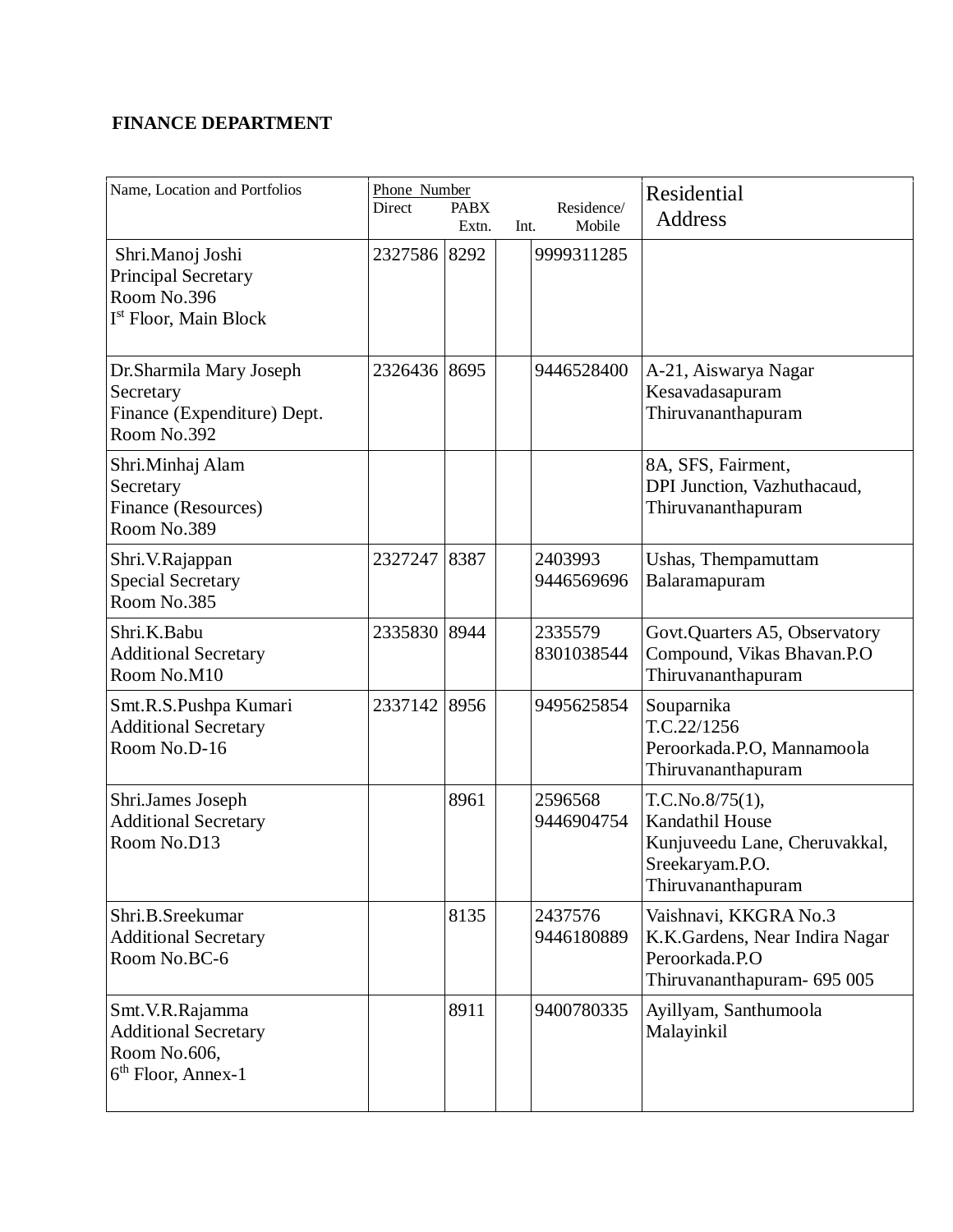| Smt.S.Lethi<br><b>Additional Secretary</b><br>Room No.N-8                  | 8315 | 9446169017            | Sreevilla, G-18/A,<br>Lekshmi Nagar, Pattom.P.O<br>Thiruvananthapuram-695 004        |
|----------------------------------------------------------------------------|------|-----------------------|--------------------------------------------------------------------------------------|
| Smt.S.V.Kala<br><b>Additional Secretary</b><br>Room No.N-8                 | 8261 | 2474932<br>9495656465 | Kavyasree, T.C.26/1046 (1)<br>Mathrubhumi Road, Vanchiyoor<br>Thiruvananthapuram -35 |
| Smt.P.Jayalekshmi<br><b>Additional Secretary</b><br>Room No.348            | 8370 | 2368970<br>9495939016 | Neelanjanam, KARA-116/A<br>Vattiyoorkkavu.P.O<br>Thiruvananthapuram                  |
| Smt.K.S.Usha<br><b>Additional Secretary</b><br>Room No.D-11                | 8210 | 2752477<br>9496197202 | Kunchu Veedu, Andoorkonam<br>(Via) Pothencode<br>Thiruvananthapuram - 695 584        |
| Smt.Rajasree.K<br><b>Additional Secretary</b><br>Room No.D7                | 8762 | 2466783<br>9496154722 | T.C.40/794, Sreevaraham Street<br>Manacaud.P.O<br>Thiruvananthapuram $-695009$       |
| Smt.S.Sobhana<br><b>Additional Secretary</b><br>Room No.N-12               | 8427 | 9497783758            | Viswabharathy, Ambamcode<br>Peyad.P.O, Thiruvananthapuram                            |
| Shri .V.K.Rajan<br><b>Additional Secretary</b><br>Room No.112, North Block | 8538 | 2511999<br>9446002554 | Niranjanam, P.O.Chovode East<br>Vadakara, Kozhikode                                  |
| Shri.G.Asok Kumar<br>Joint Secretary,<br>Room No.M-3                       | 7284 | 2263059<br>8281373059 | Harisree, VRA D-34,<br>Thoppil Lane, Vanchiyoor.P.O<br>Thiruvananthapuram            |
| Shri.S.Anil Kumar<br>Joint Secretary,<br>Room No.M-7                       | 8891 | 2763677<br>9495542193 | Ashoka Mandiram<br>Pattathanam.P.O<br>Kollam-21                                      |
| Shri.A.Shibu<br>Joint Secretary,<br>Room No.BC-8                           | 8825 | 2363393<br>9446305393 | Thottathil, GRA, C-237/3<br>Kuruvikkadu, Vattiyoorkavu<br>Thiruvananthapuram-13      |
| Smt.Mini.V.R<br>Joint Secretary,<br>Room No.M-14                           | 8326 | 2440516<br>9496102575 | Sreelakam, Elamkulam,<br>Sreekaryam<br>Thiruvananthapuram                            |
| Smt.Preetha.B.S<br>Joint Secretary,<br>Room No.M-4                         | 8709 | 9495043472            | Dhwani, Moonnukallinmoodu<br>Neyyattinkara<br>Thiruvananthapuram-121                 |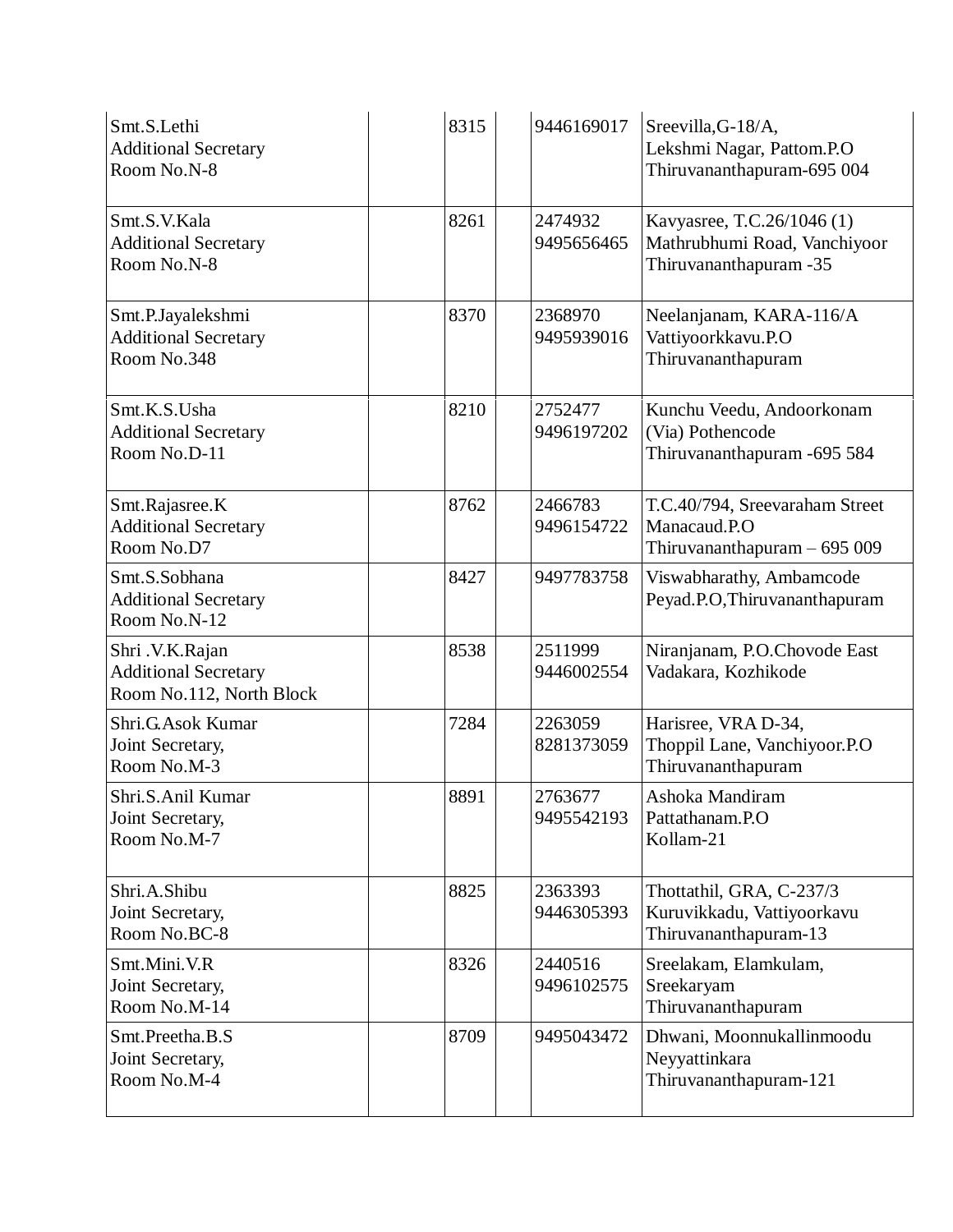| Shri.N.Gopakumar<br>Joint Secretary,<br>Room No.D-4                                            | 8522 | 9495824908                     | Lekshmi Nivas, Manchadi,<br>Peyad.P.O.<br>Thiruvananthapuram- 695 573                |
|------------------------------------------------------------------------------------------------|------|--------------------------------|--------------------------------------------------------------------------------------|
| Shri.Abdul Jalil.M<br>Joint Secretary,<br>Room No.9                                            | 8950 | 9497676481                     | Parackal House, Kattachira,<br>Pallickal.P.O.-690 503                                |
| Shri.B.K.Rajesh Kumar<br>Joint Secretary,<br>Room No.BC-7                                      | 8547 | 9446316396                     | Aashiana, Pravachambalam<br>Nemom.P.O<br>Thiruvananthapuram                          |
| Shri.N.Sreekumar<br>Joint Secretary,<br>Room No.D1                                             | 8291 | 0472-<br>2898769<br>9446553199 | Midhila, Kulappada.P.O<br>(Via) Aryanad<br>695 542                                   |
| Smt.Lakshmi Raghunathan<br>Joint Secretary,<br>Room No.G-1                                     |      | 9447057811                     | MGRA-38A, Pettah.P.O<br>Thiruvananthapuram                                           |
| Smt.Krishnapriya.D<br>Joint Secretary,<br>Room No.M-2                                          | 8889 | 2465665<br>9447526873          | T.C.42/878(2), Nandanam,<br>No.100, Sreenagar, Sreevaraham,<br>Thiruvananthapuram -8 |
| Smt.Anila.L<br>Joint Secretary,<br>Room No.11                                                  | 8053 | 2743935<br>9895133935          | Sreedalam, Kannamoola<br>Pettah.P.O<br>Thiruvananthapuram-695 024                    |
| Smt.T.Kanchana<br>Joint Secretary,<br>Room No.383                                              | 8910 | 2373972<br>8547373972          | Vaishnavam, Ranni Lane<br>Peroorkada,<br>Thiruvananthapuram                          |
| Shri.G.Anilkumar<br>Joint Secretary,<br>Room No.D10                                            | 8297 | 9446066210                     | Lekshmi Vihar,<br>Thukalassery<br>Thiruvalla                                         |
| Smt.C.Bindu Rani<br>Joint Secretary,<br>Room No.D2                                             | 8852 | 9497009044                     | Laxmi Nivas, Madhavapuram<br>Titanium.P.O<br>Thiruvananthapuram - 695 021            |
| Shri.B.Pratheep Kumar<br>Joint Secretary,<br>Room No.606(2)<br>Annexe-1, 6 <sup>th</sup> Floor | 8918 | 9846704868                     | Ponnus, Mekkone,<br>Chandanthope.P.O<br>Kollam-691 014                               |
| Smt.N.Sreelatha Sukumaran<br>Joint Secretary,<br>Room No.M-7                                   | 8891 | 2593333<br>9447963294          | Ambady, Aiswarya Gardens<br>Chempazhanthy.P.O<br>Thiruvananthapuram- 695 587         |
| Shri.Chandran.V<br>Deputy Secretary,                                                           | 7485 | 8547779917                     | Hrishiharsham, B/H Petrol Pump<br>Kecheri, Pappinissery Post                         |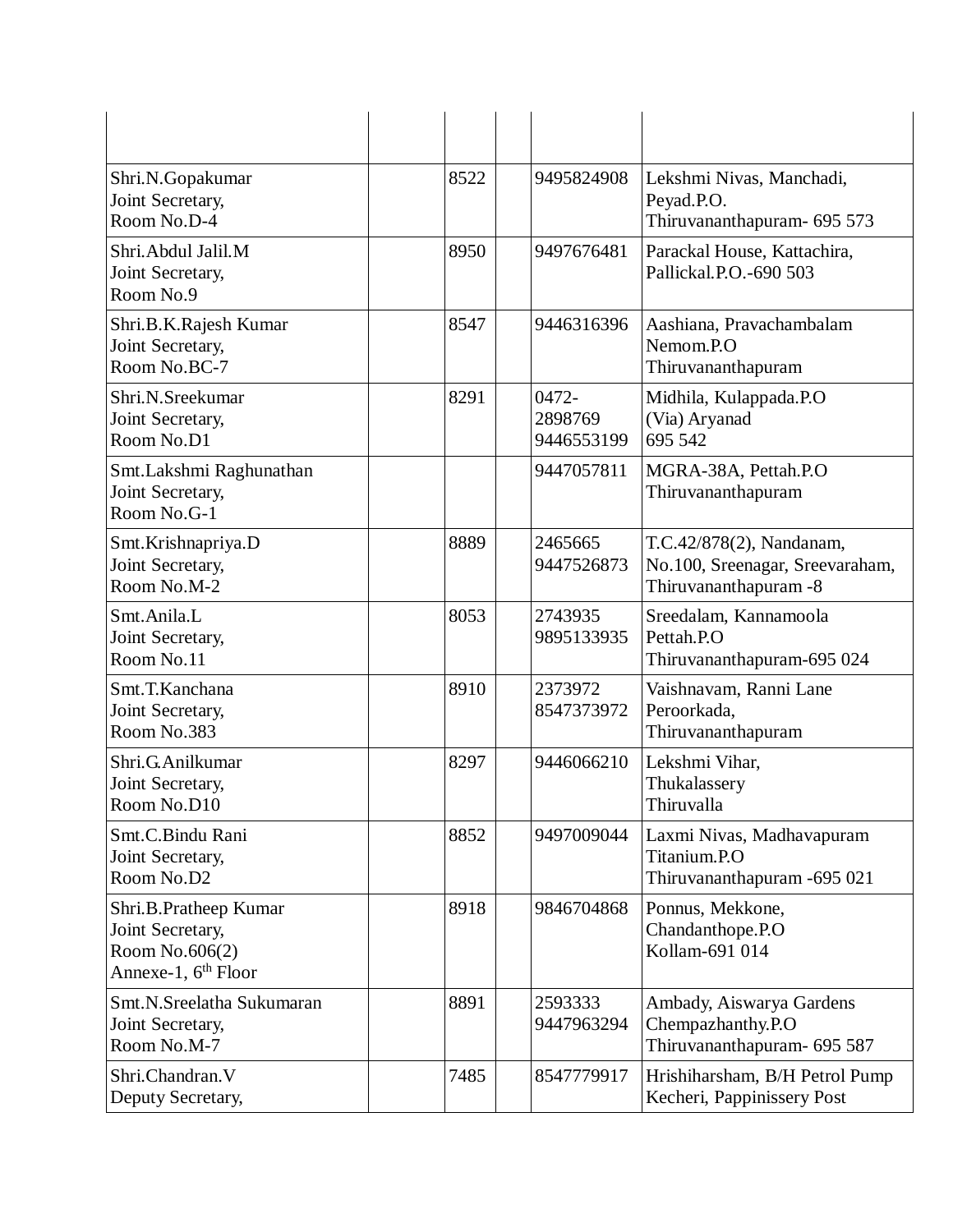| Room No.CB-2                                                  |      |                          | Kannur - 670 561                                                                                     |
|---------------------------------------------------------------|------|--------------------------|------------------------------------------------------------------------------------------------------|
| Shri.P.Gopakumar<br>Deputy Secretary,<br>Room No.D-4          | 8857 | 9446564018               | TRA 38B, Avittom<br>Thirumala<br>Thiruvananthapuram                                                  |
| Shri.G.Sreeni<br>Deputy Secretary,<br>Room No.M-11            | 8132 | 9446550086               | Soorya Lekshmi, Sreechitra Nagar<br>Pangode, Thirumala.P.O.<br>Thiruvananthapuram 695 006            |
| Shri.Ajithkumar.A<br>Deputy Secretary,<br>Room No.BC-4        | 8073 | 9447397435               | T.C.76/2429 (2), Gouri nandanam,<br>City Gardens, Anayara.P.O. Pettah                                |
| Shri.J.Cleetus<br>Deputy Secretary,<br>Room No.D-20           | 8054 | 9495826452               | Jiji Bhavan, Thrikkannapuram<br>Aramada.P.O.<br>Thiruvananthapuram                                   |
| Smt.Sreekala S panicker<br>Deputy Secretary,<br>Room No.M-5   | 7279 | 8547017665               | APT No.2E, Nikunjam Estate<br>Jagathy, Thiruvananthapuram                                            |
| Shri.A.Madhusoodanan Nair<br>Deputy Secretary,<br>Room No.G-7 | 7172 | 9446460394<br>9446002560 | Manimandiram, Punnamoodu<br>Varkala, Thiruvananthapuram                                              |
| Shri. Kumar C. Pillai<br>Deputy Secretary,<br>Room No.CB-1    | 7484 | 9400329290               | Abhayam, Vadakumkara<br>Pulippara, Nedumangad.P.O                                                    |
| Smt.Sabeeha.P.M<br>Deputy Secretary,<br>Room No.CB-5          | 7487 | 2441766<br>9447032699    | SCTNRA-141B,<br>Chalakuzhy Road, Pattom.P.O.<br>Thiruvananthapuram                                   |
| Shri.Rajesh Prakash<br>Deputy Secretary,<br>Room No.BC-2      | 8322 | 9446701071               | Pallipparampil, CVN-123<br>Peroorkada.P.O<br>Thiruvananthapuram -695 005                             |
| Shri.Reji John<br>Deputy Secretary,<br>Room No.BC-1           | 8312 | 9495555583               | MMRA-254, Chakkalamattom<br>Shankar Lane, Melethumele,<br>Manikandeswaram.P.O.<br>Thiruvananthapuram |
| Smt.B.A.Geethakumari<br>Deputy Secretary,<br>Room No.G-5      | 7295 | 8547557585               | Ambadi, Peeliyamkonam<br>Uchakkada.P.O., Neyyattinkara                                               |
| Smt.Tixy S.Nelson,<br>Deputy Secretary,<br>Room No.M-6        | 7161 | 9446705716               | Kallolini, T.C.14/1176, Palayam<br>Thiruvananthapuram                                                |
| Smt.Lindsey Thomas<br>Deputy Secretary,<br>Room No.D-15       | 8324 | 9447020129               | Thara-369, Deepthi Nagar<br>Vanchiyoor.P.O<br>Thiruvananthapuram                                     |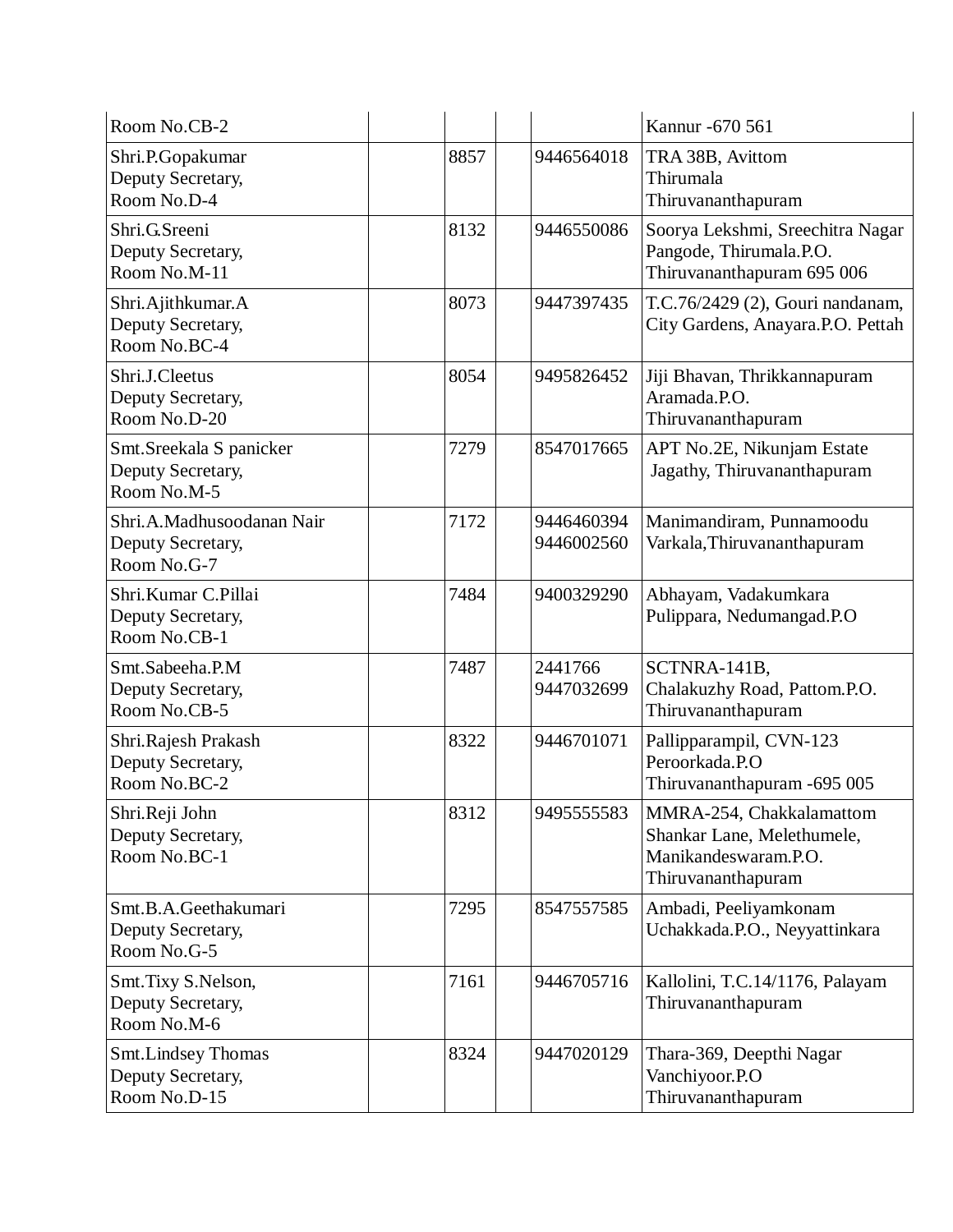| Shri.S.Narandran Pillai<br>Deputy Secretary,<br>Room No.D-12                               | 2339112 | 7224 | 9446020667               | Mahendram,<br>T.C.68/1499(2)<br>Pachalloor.P.O<br>Thiruvananthapuram-27         |
|--------------------------------------------------------------------------------------------|---------|------|--------------------------|---------------------------------------------------------------------------------|
| Smt.P.M.Sindhu<br>Deputy Secretary,<br>Room No. 606 (1),<br>Annex-1, 6 <sup>th</sup> Floor |         | 8920 | 8547620852               | Nidhi, Vayalikada<br>Vattiyoorkavu.P.O<br>Thiruvananthapuram                    |
| Smt. Vijayasree.M.S<br><b>Under Secretary</b><br>Room No.M-1                               |         | 8962 | 2463693<br>9446373693    | T.C.28/414(1),<br>Sree Krishna Murari Road<br>Kaithamukku<br>Thiruvananthapuram |
| Smt.Sobha.R<br><b>Under Secretary</b><br>Room No.D-3                                       |         | 8357 | 9495634309               | Induthara, Chengalloor<br>Poojappura<br>Thiruvananthapuram-12                   |
| Smt.Ambika Devi.D<br><b>Under Secretary</b><br>Room No.G-3                                 |         | 8843 | 9037371629               | Govt.Quarters No.37/428<br>Melarannur, Karamana                                 |
| Shri.Shajumudeen.H<br><b>Under Secretary</b><br>Room No.D6                                 |         | 8640 | 9995554185<br>8281396895 | Deens, T.C.14/313, Palayam,<br>Thiruvananthapuram                               |
| Smt.Sobha.L<br><b>Under Secretary</b><br>Room No.CB-4                                      |         | 7494 | 9446550186               | S.S.Cottage, Vadakkevila<br>Balaramapuram-71                                    |
| Smt.Suneeja Beegum<br><b>Under Secretary</b><br>Room No.G-2                                |         | 8189 | 9496203027               | M-6, Vikas Bhavan Police<br>Quarters, PMG<br>Thiruvananthapuram                 |
| Shri.B.Ajayakumar<br><b>Under Secretary</b><br>Room No.CB-3                                |         | 7492 | 9495371517               | Sowbhagya, Vattiyoorkavu.P.O<br>Thiruvananthapuram                              |
| Smt.Ajithakumary.P<br><b>Under Secretary</b><br>Room No.G-5                                |         | 7295 | 9446376953               | Pranavam, T>C.31/434(7)<br>Anayara.P.O<br>Thiruvananthapuram -29                |
| Smt.P.Vijayalekshmi<br><b>Under Secretary</b><br>Room No.D-17                              |         | 8139 | 9349138917               | Moni Mandiram<br>T.C.22/818<br>Attukal, Manacaud.P.O<br>Thiruvananthapuram-9    |
| Shri.Y.S.Sreenarayana Dev,<br><b>Under Secretary</b><br>Room No.G-6                        |         | 7165 | 9446446718               | Sreelakshmi, T.C.21/1602(1)<br>Nedumkad, Karamana-02                            |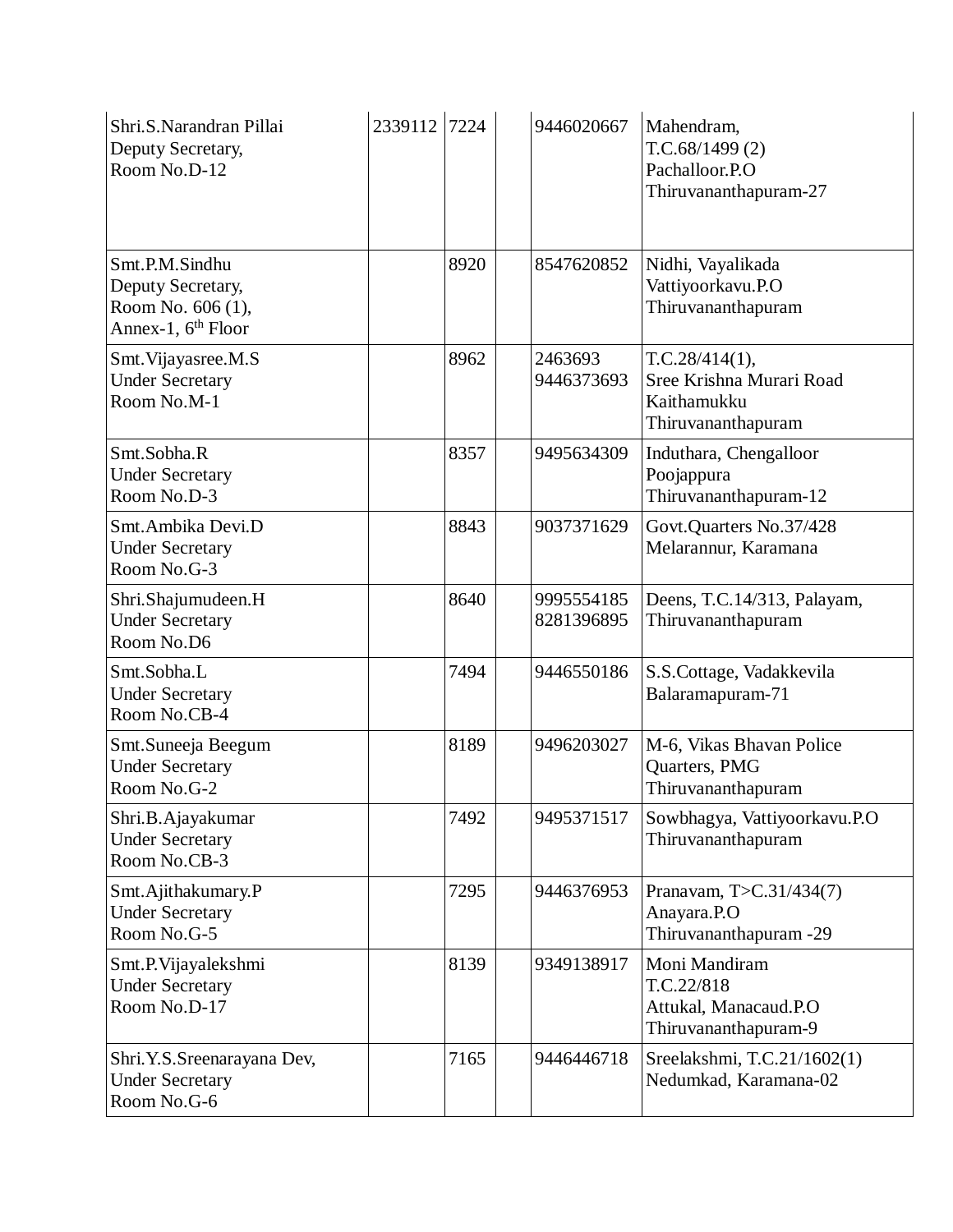| Smt.Beena.B<br><b>Under Secretary</b><br>Room No.M-16                                         | 8797 | 9847339450            | Devikripa, T.C.9/289(3), TSRA<br>Lane II, $192-A$<br>Sasthamangalam.P.O<br>Thiruvananthapuram |
|-----------------------------------------------------------------------------------------------|------|-----------------------|-----------------------------------------------------------------------------------------------|
| Smt.Shaija Rani.P.P<br><b>Under Secretary</b><br>Room No.G-5                                  | 8402 | 9447220133            | Sreelayam, Manaly<br>Venganoor.P.O<br>Thiruvananthapuram                                      |
| Smt.B.Shafeena<br><b>Under Secretary</b><br>Room No.M-9                                       | 7281 | 9497693281            | Amina Manzil, Kurakkanni<br>Varkala.P.O-695 141                                               |
| Smt.Sumi Austin<br><b>Under Secretary</b><br>Room No.509                                      | 8050 | 9495520297            | Mizpah, PIRA-A-19, Pallimukku<br>Peyad.P.O. Thiruvananthapuram<br>695 573                     |
| Shri.S.Sachith<br><b>Under Secretary</b><br>Room No.D-14                                      | 8551 | 9895052503            | T.C.21/279, Sucharitha<br>Judge Road, Karamana<br>Thiruvananthapuram                          |
| Shri.Suthan.W.J<br><b>Under Secretary</b>                                                     | 7146 | 2270244<br>9447291573 | Sunil Cottage, Peyad.P.O<br>Thiruvananthapuram                                                |
| Smt.Binu M.Sayani<br><b>Under Secretary</b><br>Room No.D-8                                    | 8847 | 9495538564            | T.C.7/1504(6), Ulloor<br>Medical College.P.O<br>Thiruvananthapuram                            |
| Smt.Hathim Thai<br><b>Under Secretary</b><br>Room No.D-9                                      | 8892 | 9497692140            | NGO Quarters, 37/462<br>Melarannur, Karamana<br>Thiruvananthapuram                            |
| Shri.Krishnakumar.B<br><b>Under Secretary</b><br>3 <sup>rd</sup> Floor Canteen Building -CB-8 | 7318 | 9447340687            | Krishna<br>T.C.93/310, Anayara.P.O<br>Thiruvananthapuram                                      |
| Smt.Jayalakshmi.T.M<br><b>Under Secretary</b><br>Room No. CB-7                                | 7306 | 9497570474            | Manikantavilasam<br>Vavode, Vazhichal.P.O<br>Thiruvananthapuram 695 125                       |
| Shri.Shibu.A.S<br><b>Under Secretary</b><br>Room No.CB-8                                      | 7319 | 9895107573            | Anamika, Valiyavila<br>Thirumala.P.O<br>Thiruvananthapuram                                    |
| Shri.Anilkumar.G<br><b>Under Secretary</b><br>Room No.CB-6                                    | 7493 | 9446552926            | Sreemangalam, NRA Lane-1<br>Karakkamandapam, Nemom.P.O<br>Thiruvananthapuram                  |
| Shri.Prasanth.M                                                                               | 8551 | 9496253964            | Mithila, Irumba, Nr.Keltron                                                                   |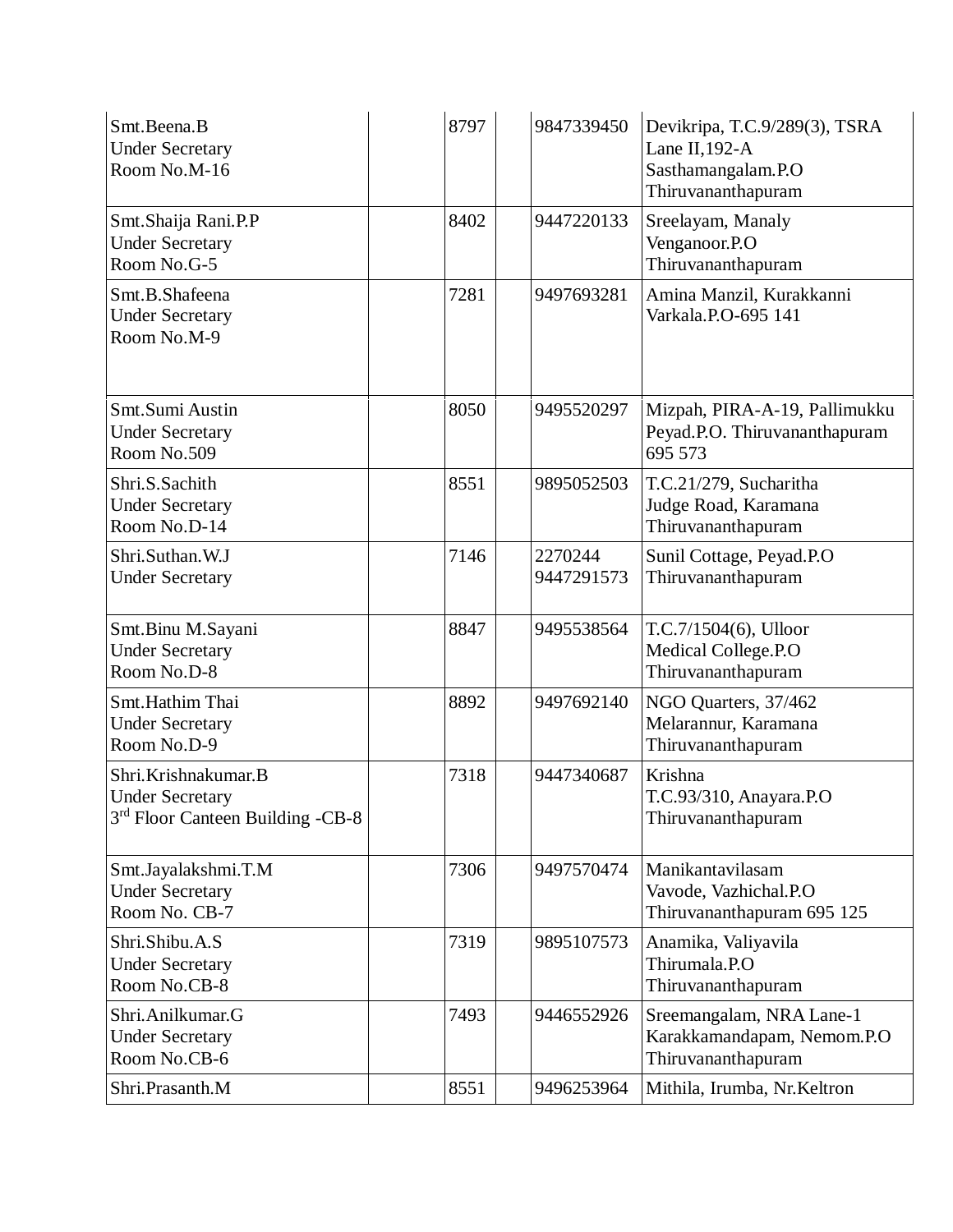| <b>Under Secretary</b><br>Room No.D-14                                                                   |      |                          | Aruvikara.P.O<br>Thiruvananthapuram                                                               |
|----------------------------------------------------------------------------------------------------------|------|--------------------------|---------------------------------------------------------------------------------------------------|
| Shri.Santhoshkumar.A.P<br><b>Under Secretary</b><br>O/o the Principal Secretary<br>(Finance) Room No.396 | 8292 | 9495746667               | Sunitha Bhavan,<br>Kochamkulam Lane<br>Murinjapalam,<br>Medical College.P.O<br>Thiruvananthapuram |
| Smt.Ajitha.L<br><b>Under Secretary</b><br>Room No.D-18                                                   | 8311 | 9495269969               | Lekshmikripa<br>Mudavoorpara<br>Balaramapuram<br>Thiruvananthapuram                               |
| Shri. Ubaidulla. A.C<br><b>Under Secretary</b><br>Room No.D-5                                            | 8826 | 9446122661               | Akayicholakkal, Pang South<br>Malappuram                                                          |
| Shri.Shine.J<br><b>Under Secretary</b><br>Room No.D-13                                                   | 8896 | 9497619940<br>9446197755 | Paradise, Kannanalloor.P.O.<br>Kollam                                                             |
| Shri.Satheesh Babu.E.N<br><b>Under Secretary</b><br>Room No.508                                          | 7461 | 9495101058               | Amrithavarshini<br>Polayode<br>Keezhattur.P.O.<br>Kannur                                          |

## **SECTIONS**

| $\mathsf{A}$<br><b>Accounts</b>              | 7101 |
|----------------------------------------------|------|
| B<br>Accounts                                | 8112 |
| Administration<br>$\mathbf{A}$               | 8320 |
| Administration<br>B                          | 8167 |
| Administration<br>C                          | 8949 |
| Agriculture<br>A                             | 8520 |
| Agriculture<br>B                             | 8924 |
| Agriculture<br>$\mathcal{C}$                 | 8140 |
| <b>ARC</b>                                   | 7462 |
| BD & GB (Bill Discounting)                   | 7211 |
| <b>Budget</b><br>$\mathbf{A}$                | 8912 |
| <b>Budget</b><br>B                           | 8327 |
| $\mathcal{C}_{\mathcal{C}}$<br><b>Budget</b> | 8774 |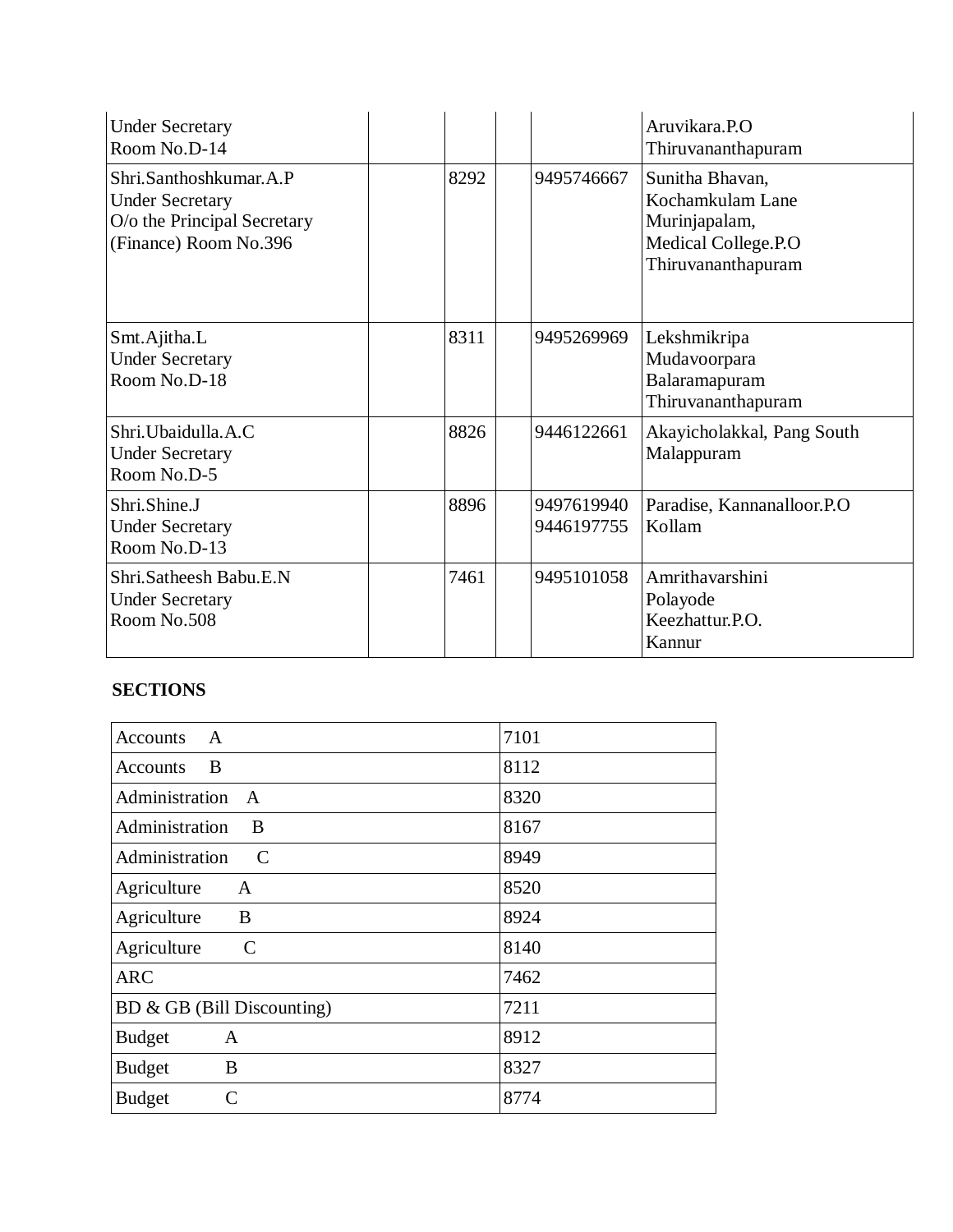| <b>Budget</b><br>D              | 7302    |
|---------------------------------|---------|
| <b>Budget</b><br>E              | 8329    |
| <b>Budget</b><br>${\bf F}$      | 8913    |
| <b>Budget</b><br>G              | 7089    |
| <b>Budget</b><br>H              | 8726    |
| <b>Budget</b><br>J & K          | 8914    |
| Cash                            | 8382    |
| <b>CSFC</b>                     | 8435    |
| Development                     | 8034    |
| Education<br>A                  | 8328    |
| Education<br>$\bf{B}$           | 8259    |
| Education<br>$\mathsf{C}$       | 7137    |
| Establishment<br>B              | 8133    |
| Establishment<br>$\overline{C}$ | 8526    |
| Establishment<br>D              | 8922    |
| Expenditure<br>$\mathbf{A}$     | 7280    |
| Expenditure<br>B                | 8953    |
| Expenditure<br>$\mathsf{C}$     | 7278    |
| <b>E-Office Help Desk</b>       | 2517282 |
| <b>FBS</b><br>$\mathbf{A}$      | 7344    |
| <b>FBS</b><br>B                 | 7326    |
| Funds                           | 8684    |
| <b>GIS</b>                      | 7443    |
| <b>GIMC</b>                     | 7339    |
| <b>HBA</b>                      | 8898    |
| H & L<br>$\mathbf{A}$           | 7198    |
| H & L<br>B                      | 8777    |
| Ind $&$ PW<br>$\mathbf{A}$      | 7129    |
| Ind & PW<br>$\bf{B}$            | 8834    |
| Inspection (NT-A)               | 7316    |
| Inspection (NT-B)               | 7322    |
| Inspection (NT-D)               | 7323    |
| Inspection (NT-E)               | 7324    |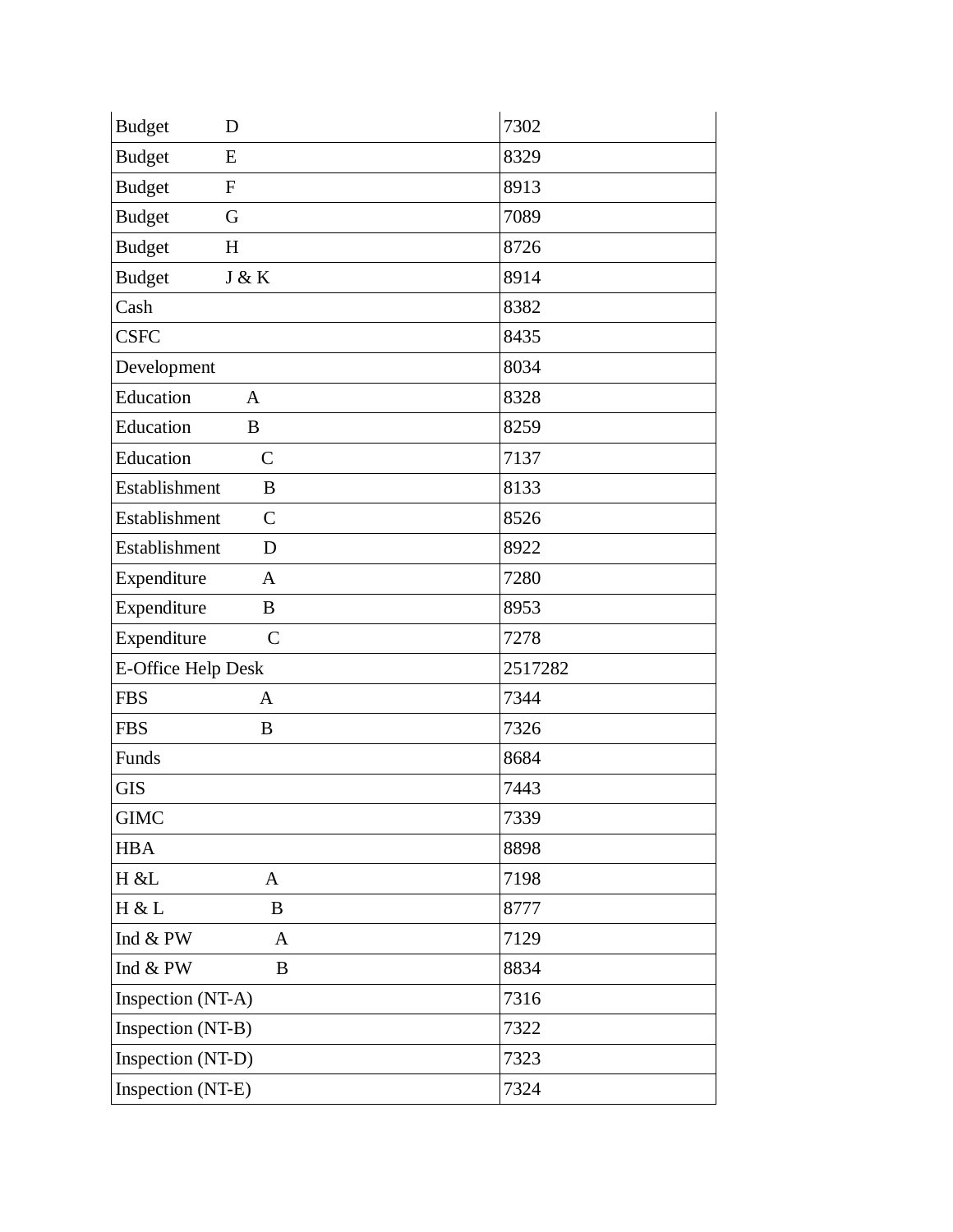| Inspection (NT-F)                     | 7317             |
|---------------------------------------|------------------|
| Inspection (NT-G)                     | 7315             |
| Inspection (NT-H)                     | 7325             |
| Inspection (NT-J)                     | 7321             |
| Inspection (NT-K)                     | 7314             |
| <b>Internal Audit</b><br>$\mathbf{A}$ | 7343             |
| <b>Internal Audit</b><br>B            | 7341             |
| IT Systems                            | 7146             |
| It Software                           | 2301981          |
| <b>CTFM</b>                           | 2305811, 2305399 |
| Asst.Director, Information System     | 2305851          |
| Loans                                 | 8832             |
| <b>Nodal Centre</b><br>A&B            | 8141             |
| <b>Nodal Centre</b><br>$\mathsf{C}$   | 7335             |
| <b>NPS</b>                            | 7488             |
| O/O The CTE                           | 2462828          |
| OS Accommodation & Stationery         | 8339             |
| <b>OS</b> Despatch                    | 8840             |
| <b>OS</b> Tapal                       | 7176             |
| <b>OS New Tappal</b>                  | 7125             |
| <b>OS</b> Records                     | 7237             |
| OS (NSD)                              | 2470856          |
| $OS(RMU)$ & $(DU)$                    | 7313             |
| PAC<br>$\mathbf{A}$                   | 8064             |
| PAC<br>$\, {\bf B}$                   | 7184             |
| Pension<br>$\mathbf{A}$               | 8039             |
| Pension<br>$\bf{B}$                   | 8764             |
| Pension<br>$\mathsf{C}$               | 7486             |
| Performance Budget (PB)               | 7153             |
| PF                                    | 7444             |
| Planning<br>$\mathbf{A}$              | 8681             |
| Planning<br>B                         | 8293             |
| <b>PRC</b><br>$\mathbf{A}$            | 7202             |